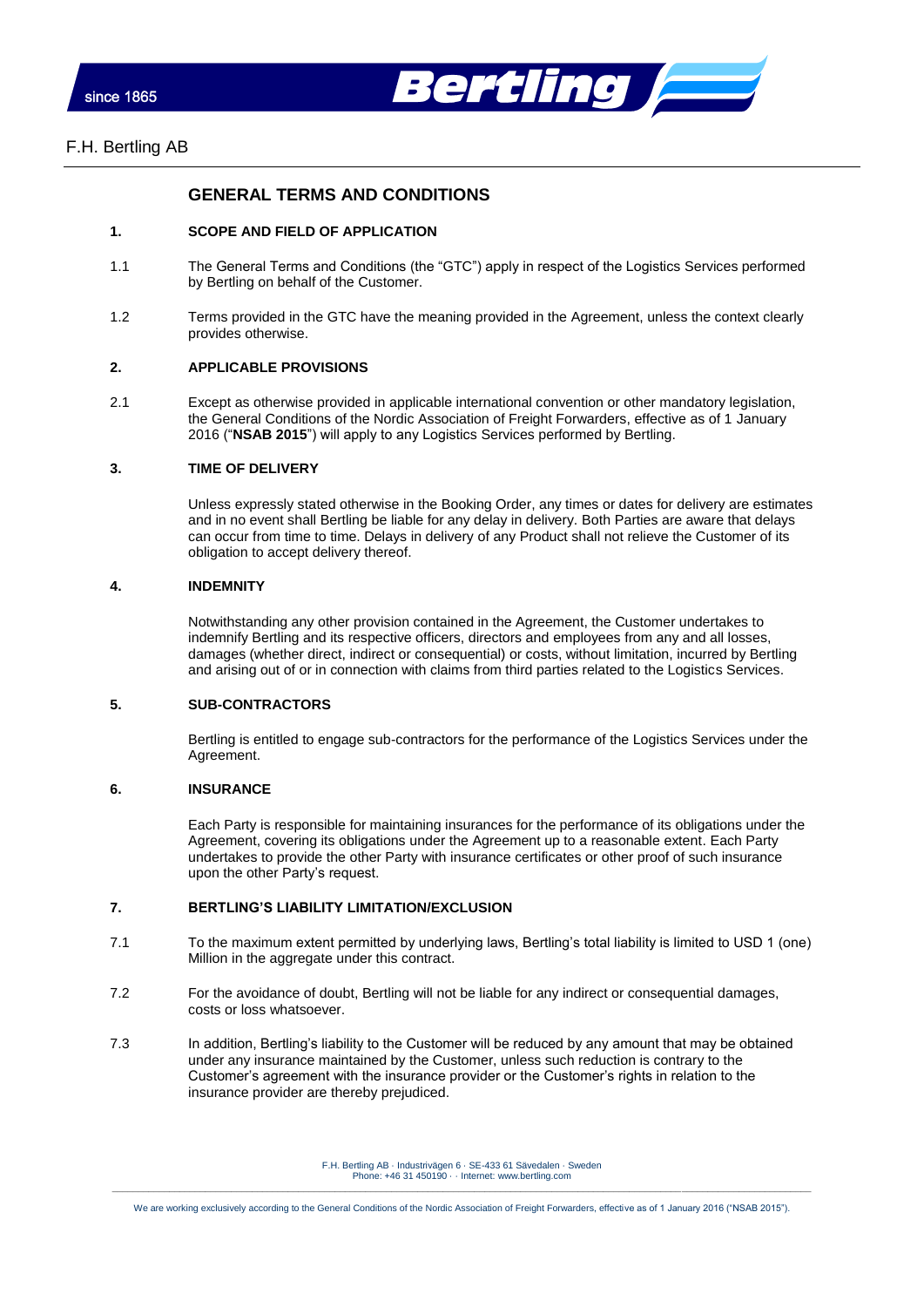



## F.H. Bertling AB

7.4 To the maximum extent permitted by underlying laws, Bertling's liability for damages, losses and other claims arising out of or related to the incorrect Verified Gross Mass (VGM) information declaration or transmission, as may be applicable, shall be limited to the maximum amount of a freight rate for transportation of the container in question.

## **8. QUALITY, ENVIRONMENTAL AND CUSTOMS STANDARD**

Bertling undertakes at all times to be certified according to and to comply with applicable requirements in the ISO 9001 quality system, ISO 14001 environmental system and to be an approved AEO, Authorised Economic Operator.

## **9. FORCE MAJEURE**

Neither Party will be deemed to be in breach of the Agreement, or otherwise be liable to the other Party, by reason of any delay in performance or non-performance, of any of its obligations according to the Agreement to the extent that and for as long as such performance is prevented or delayed by causes beyond the reasonable control of that Party, including but not limited to war, fire, earthquake, embargoes, blockades, strikes, riots, failure of electric current, perils of the sea and/or political or other disturbances (Force Majeure).

## <span id="page-1-1"></span>**10. CONFIDENTIALITY**

- <span id="page-1-0"></span>10.1 Each Party undertakes that it will not disclose to any third party the other Party's business secrets or any confidential information, unless such disclosure is necessary for the performance under the Agreement, prescribed under mandatory law or pursuant to any order of court or other competent authority or tribunal. Notwithstanding the above, each Party will also always be entitled to disclose any such information as referred to in this Section [10.1](#page-1-0) to any of its employees or its affiliates, provided that the disclosing Party ensures that confidentiality in accordance with this entire Section [10](#page-1-1) is maintained through confidentiality undertakings with the relevant employee or affiliate.
- 10.2 Each Party undertakes, at the request of the other Party, to either return or destroy all documentation referred to in Section [10.1](#page-1-0) including copies thereof.
- 10.3 This Section [10](#page-1-1) will survive the termination or expiration of the Agreement and will remain in force for five (5) years after the expiry or termination (for whatever reason) of the Agreement.
- 10.4 We place great importance on data protection. We do collect and process your personal data solely to the extent that it is after all essential to undertake and safeguard our contractual provision we have been appointed on. You can contact our data protection officer a[t dataprotection@bertling.com,](mailto:dataprotection@bertling.com) to gain more information and to erase such data. For further details, please kindly refer to our Privacy Statement at [www.bertling.com.](http://www.bertling.com/)